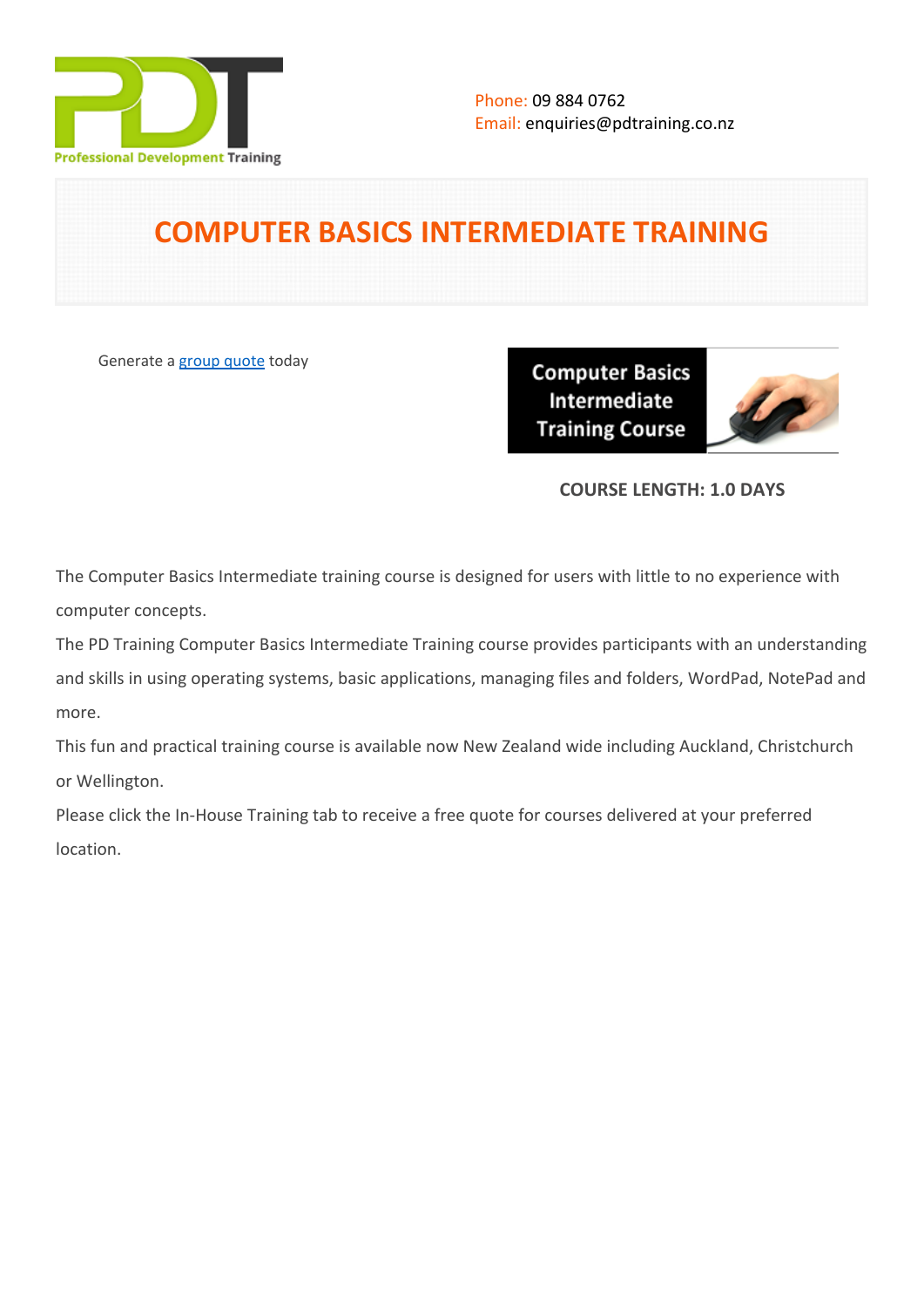## **COMPUTER BASICS INTERMEDIATE TRAINING COURSE OUTLINE**

## **FOREWORD**

During this intensive intermediate training course in computer basics, participants learn to understand the various concepts of computing including general computing concepts, hardware and software, operations of information networks, and tasks. Participants also receive training in using basic Windows applications including Paint, Internet Explorer, WordPad, NotePad, Task Manager, and Calculator. This comprehensive course includes lessons in the use of the keyboard, mouse and Windows desktop.

#### **OUTCOMES**

This short and exhaustive training course is the fastest way to develop deep understanding of computing basics and skills using a computer.

## **After completing this course, participants will have learned to:**

- Understand general computing concepts
- Understand the difference between hardware and software, and how each works
- Understand how information networks operate
- Become aware of security concerns and how to work safely
- Learn the first steps of using a computer, including using the keyboard, mouse, and Windows desktop
- Be able to effectively manage and use files and folders
- Learn how to use the basic Windows applications, including WordPad, NotePad, Task Manager, Calculator, Paint, and Internet Explorer
- Use input, output, and storage devices
- Understand legal issues, including licensing of software
- Understand telecommuting and the electronic world
- Be proactive about security
- Protect your data
- Understand malware
- Customise your computer
- Print
- Browse the Web

#### **MODULES**

## **Lesson 1: Getting Started**

- The Parking Lot
- Workshop Objectives
- Action Plans & Evaluations

## **Lesson 2: Application**

- Computers in the Workplace
- Tele-Commuting
- The Electronic World
- Ergonomics
- Safety and the Environment